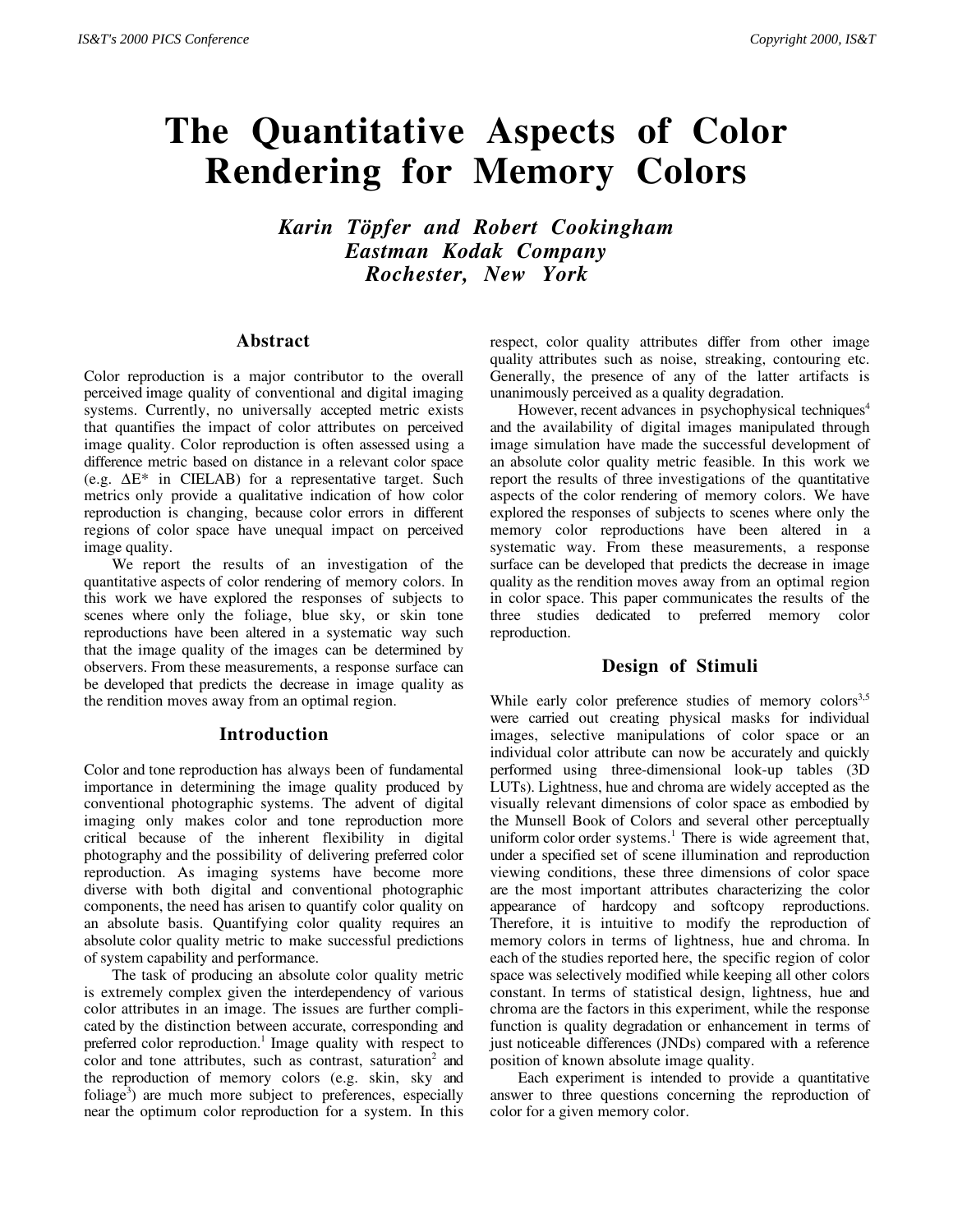- 1. What are the aims for color reproduction (optimum memory color rendition) under well-defined viewing conditions?
- 2. What is the curvature of the response surface near the optimum, i.e. how robust is the optimum position?
- 3. What is the system performance, in terms of absolute quality, over a broad range of typical conditions of usage, e.g. characterization of the variability of photofinishing, as opposed to peak system capability?6 In these cases, larger deviations from the optimum reproduction might be encountered, and the asymptotic behavior of the response surface becomes important.

The experimental design we used is based on the central composite design for three factors, which permits the construction of a response surface including interactions between the factors while taking into account the goals of the experiment as stated above. Instead of choosing the typical 6 axial points and an inner full cube of 8 points we decided to choose 2 partial inner cubes with 4 points each. This design is illustrated in Figure 1, and it represents a fractional factorial of 7 levels in each parameter.



*Figure 1. Typical Experimental Design*

This design allows an accurate quantification of the response surface curvature near the optimum while retaining sufficient information at less favorable levels of memory color reproduction to characterize the asymptotic behavior of most reasonable color imaging systems. While we acknowledge that CIE 1976 L\*a\*b\* (CIELAB) space is not perceptually uniform, the predictive capabilities of the  $CIELAB$  color difference equation<sup>1</sup> are sufficient for the purpose of designing this experiment.

## **Psychophysical Test Procedure**

The basic psychophysical measurement method used in this study employs a softcopy quality ruler that provides a set of physical standards of reliably known quality that match test samples in all but a few carefully designed aspects of image quality. In the softcopy ruler, both the reference images that make up the ruler and the test images are displayed on highresolution monitors. The reference images are displayed on one monitor, one reference image at a time. The quality of the reference images is varied by degrading an image due to unsharpness (i.e. blurring) the image. The test images evaluated by the judges are displayed on an identical monitor. The time required to display a given image is approximately 2 seconds per image pair, which includes the time to blank the screen, retrieve the image, and display the image. The psychophysical test-viewing environment is specifically designed for administering tests using softcopy display. Both monitors sit on a high table and are positioned so the images are a minimum distance apart and are viewed normal to the monitor faceplates. The keyboard and keypad reside on a smaller movable table at a convenient height for data entry. The viewing distance is controlled by means of a headrest. A surround lighting configuration illuminates the neutral wall behind the monitor to a luminance level of 25% of the white point luminance level of the monitor to approximate normal print viewing conditions.<sup>7</sup>

In the evaluation task, the judges are presented with images on both monitors with reference images displayed on one monitor and the test image on the other monitor. The judging task consists of a series of paired comparison evaluations where the judge indicates whether the right or left image is of higher overall quality. A binary search routine controls the image presentation sequence and provides a random order of presentation blocked by scene. The order of presentation of individual trial images is random within a given scene. Data collection occurs automatically as the system moves to a new test image. Judges interface with the system using a modified ALPS numeric keypad. All the judges are required to demonstrate normal visual acuity and color vision.

#### **Development of Objective Metrics**

As a result of our experiments, we obtained JNDs of image degradation or enhancement as a function of CIELAB lightness, hue and chroma modifications in the region of color space associated with a given memory color. Those modifications can be viewed as color differences from the color null position of the experiment, i.e. the color position of the softcopy quality ruler. Considerable experimental effort was devoted to optimizing the color and tone position of the null ruler images. A good starting point for the formulation of an objective metric for memory color reproduction is therefore the CIELAB  $\Delta E^*$ <sub>ab</sub> equation, which quantifies color differences in an almost perceptually uniform space. However, it is anticipated that JNDs of visibility of color differences do not translate into JNDs of image quality. For example, equal changes of lightness, hue and chroma in a perceptually uniform space (in terms of visibility) might affect image quality to a different degree. Furthermore, a fairly broad optimum of quality is expected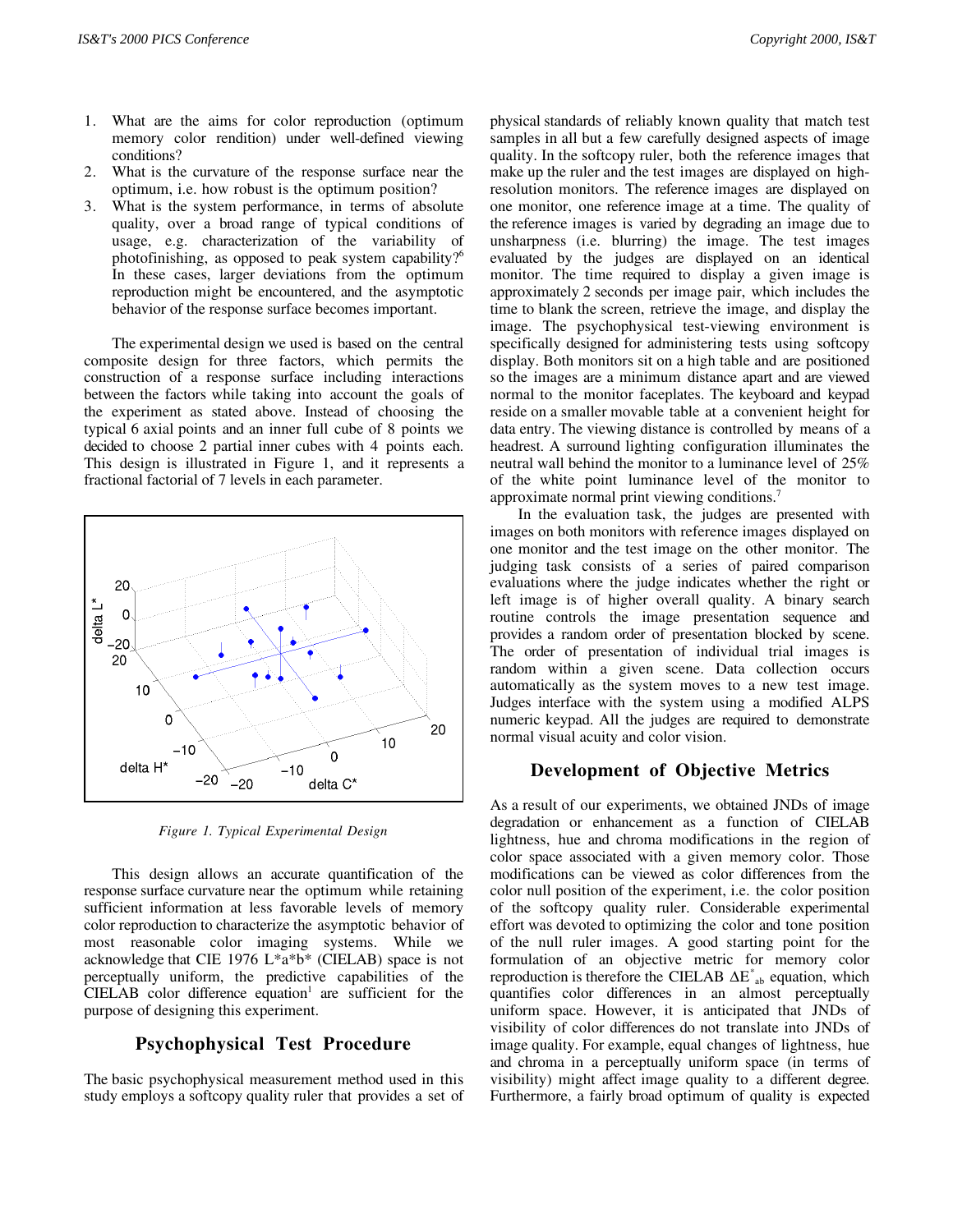because of color preferences among individuals. This is inconsistent with the functional form of the CIELAB  $\Delta E^*$ <sub>ab</sub> equation. In order to address these issues the objective metric was formulated according to the following principles:

- 1. The CIELAB  $\Delta E^*$ <sub>ab</sub> equation was expressed in terms of lightness, hue and chroma differences.
- 2. Variable weighting factors,  $w_c$  and  $w_h$ , were introduced for chroma and hue, which, including the remaining weight for lightness,  $w_i$ , sum to unity.
- 3. In order to improve the robustness of the metric (applicability to systems with a very different distribution of lightness, hue and chroma errors compared with the one that was studied here), a mean over several patches of a color set was used.

These requirements are met by a modified CIELAB  $\Delta E^*$ <sub>ab</sub> equation of the form

$$
O = \frac{1}{n} \sum_{i=1}^{n} \sqrt{w_i \Delta L_i^2 + w_c \Delta C_i^2 + w_h \Delta H_i^2}
$$
 (1)

where O is the objective metric, n is the number of color patches included, i is the index of the patches and  $\Delta L$ ,  $\Delta C$ , ∆H are CIELAB lightness, chroma and hue differences between the optimum position as determined in the experiment and a particular test level. In some cases interaction terms between two of the three attributes had to be included.

While  $\Delta E_{mod}$  is the appropriate objective metric for memory color reproduction, the functional form of this expression still does not address the expected behavior near the optimum color reproduction position. It is anticipated that JNDs of visibility of color differences do not translate into JNDs of image quality, and that small changes in the objective metric, O, cause virtually no degradation in quality because of a wide distribution of color preferences. This issue is addressed by a psychophysical "transform" between JNDs of quality degradation or enhancement, JND, and the objective metric, O:4

$$
JND = JND_o - \left(\frac{O}{\Delta O_{\infty}} - \frac{R_t}{\Delta O_{\infty}^2} \ln(\frac{R_t + \Delta O_{\infty} \cdot O}{R_t})\right) \tag{2}
$$

where O is the objective metric defined in Equation 1 and  $\Delta$ O∞, R<sub>t</sub> and JND<sub>o</sub> are regression parameters.

#### **Results and Discussion**

Using the functional relationships defined in Equations 1 and 2, a non-linear regression produces the predictive curve shown in Figure 2 for skin tones. This is a mean curve for all ethnic groups evaluating scenes containing persons of different skin types. The solid line is the best-fit prediction and the dotted curves show the 95% confidence intervals. The performance of two practical imaging systems representing the current state of conventional and digital imaging are shown as the • and the \* symbols.



*Figure 2*

Extrapolated values of the objective metric predict an area of color space where improved skin tone reproduction is possible. This color and tone position would then be an enhancement relative to the reference image color and tone position. Although it is generally risky to extrapolate beyond the boundaries of an experimental design, in this case the modified central composite design completely encompasses the region of color space where the predicted optimum position occurs. The curve shown in Figure 2 represents the manner in which the image quality decreases away from the optimum in any direction, and it can be thought of as a radius from the optimum of a response surface. Image simulations with the memory colors reproduced at the optimum color and tone position demonstrate improved color reproduction thus confirming the model.



*Figure 3. Contours, measured relative to the optimum in JNDs of absolute quality, as a function of CIELAB*  $\Delta C^*$ <sub>ab</sub> and  $\Delta H^*$ <sub>ab</sub> *distance from the optimum reproduction of Caucasian skin.*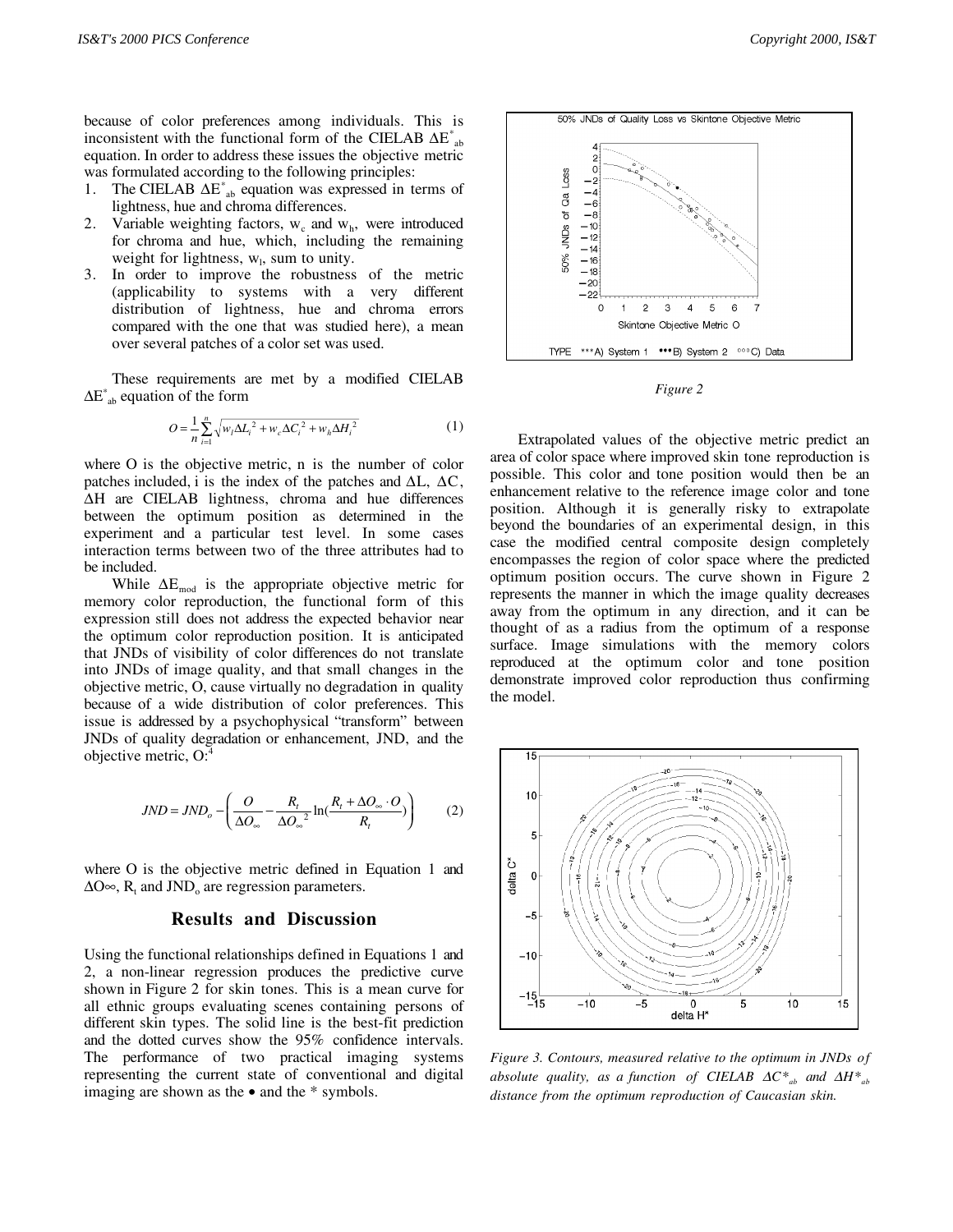

*Figure 4. Contours, measured relative to the optimum in JNDs of absolute quality, as a function of CIELAB*  $\Delta L^*$  *and*  $\Delta C^*$ *<sub>ab</sub> distance from the optimum reproduction of Caucasian skin.*

delta C'

Because the method generates a response surface in lightness, chroma and hue, sections through this surface reveal important features regarding optimal color reproduction for memory colors. In Figures 3 and 4, sectional views of the response surface in the region of color space representative of Caucasian skin tones are shown. Figure 3 shows the hue versus chroma cross section for Caucasian skin. The elliptical shape of the contours suggests that hue deviations from the optimum position are more detrimental to color quality than chroma shifts, confirming that different weights for lightness, hue and chroma are required in order to predict image quality. The assymmetric shape of the contour indicates a rapid decrease in quality for positive  $\Delta H^*$ <sub>ab</sub> (yellow) renditions.

Figure 4, depicting the lightness – chroma plane, shows a significant chroma/lightness interaction as elliptical contours with the major axis of highest quality reproduction approximately parallel to the saturation axis.

Although we surprisingly found approximately the same weights for lightness, hue and chroma for all three memory colors investigated, the sensitivity to deviations from the optimum reproduction differed substantially. This behavior is illustrated in Figures 5 and 6. Figure 5 shows the -1 and –5 JND contours for all three memory colors in the hue – chroma plane, while Figure 6 contains a similar plot for the lightness – chroma plane. The distance between the -1 and –5 JND contours is significantly smaller for skin tones compared with the other two memory colors illustrating the high sensitivity of observers towards suboptimal skin reproduction.



*Figure 5. JND contours for skin (thick line), foliage (medium line)* and sky (thin line) as a function of CIELAB ∆C<sup>\*</sup> and ∆H<sup>\*</sup> *around the optimum reproduction. The -1 and –5 JND contours are shown.*



*Figure 6. JND contours for skin (thick line), foliage (medium line)* and sky (thin line) as a function of CIELAB ∆L<sup>\*</sup> and ∆C<sup>\*</sup> *around the optimum reproduction. The -1 and –5 JND contours are shown.*

Differences in the shape and the orientation of the contours can also be observed. In the case of the reproduction of foliage, the contours of overall quality occur symmetrically about an optimal hue. For the blue sky memory color, the contours are not symmetric with respect to hue, but indicate that quality decreases rapidly in the direction of magenta especially at higher chroma positions.